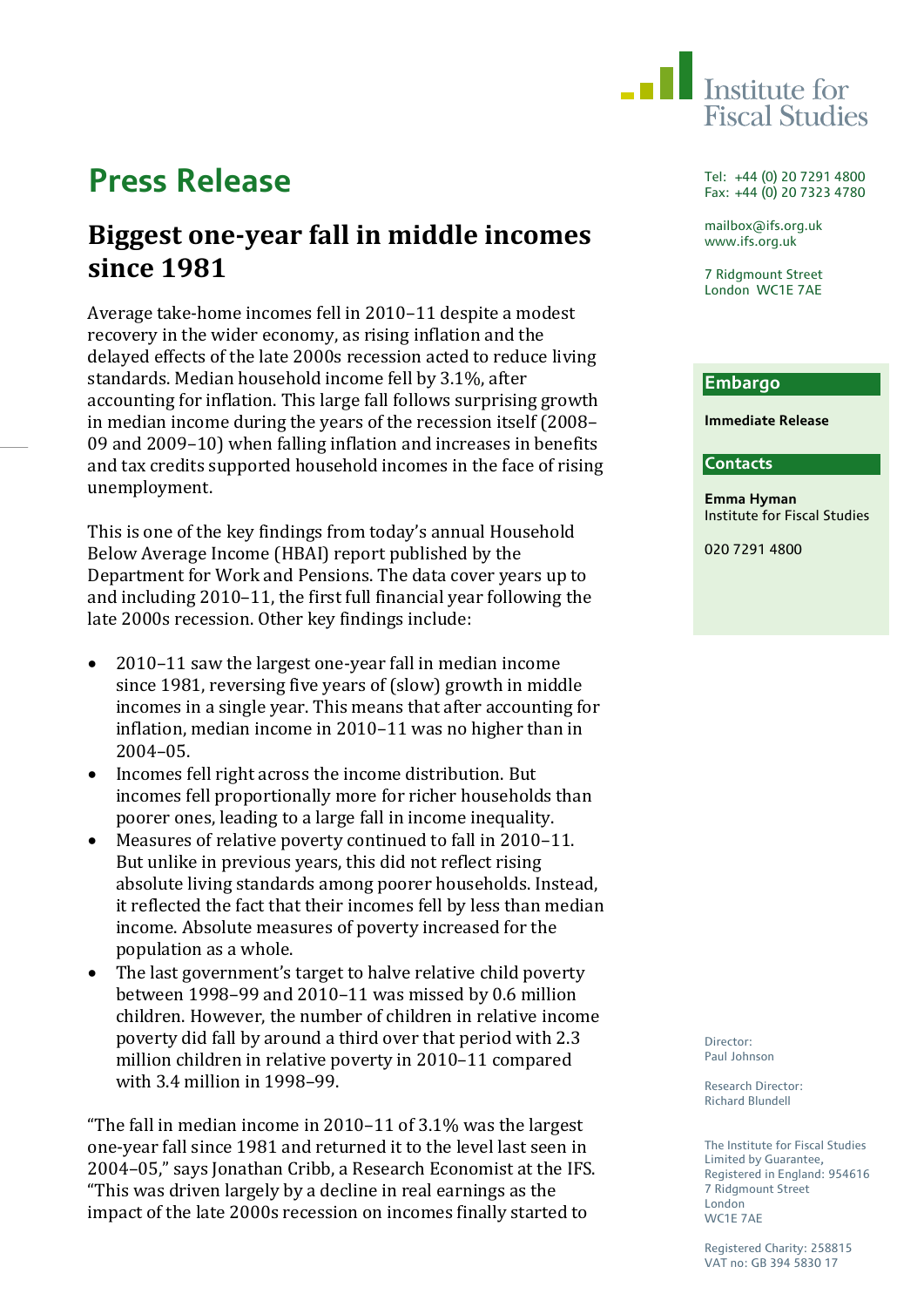

become clear. Inequality also fell as those on benefits had their incomes relatively better protected. Looking ahead, our forecasts suggest that median incomes will have fallen further in 2011–12 and median incomes will be no higher in 2015–16 than they were in 2002–03."

"Although the last government's 2010–11 relative child poverty target was missed, large increases in benefits and tax credits for families with children mean child poverty has fallen substantially since 1998–99 and is at its lowest level since 1984." says Robert Joyce, a Senior Research Economist at the IFS. "The Government has re-stated its commitment to the 2020–21 income-based child poverty targets that it inherited. But it is still in the position of having targets looming in just eight years without policies which give it a realistic chance of meeting them."

Looking at the figures in more detail shows us that:

## **Falls in average income undo the last five years of growth...**

The 3.1% fall in median income was the largest one-year fall since 1981, undoing five years of slow growth. This means that after accounting for inflation, median income in 2010–11 was around the same level as in 2004–05.

Mean income fell even more dramatically. But this was in part driven by one off behavioural effects surrounding the introduction of the 50p tax rate so it is hard to know the scale of the underlying fall.

## **... and largely driven by a falls in earnings**

The falls in average incomes were largely driven by falls in the real earnings of those employed. Rising inflation also led to realterms reductions in the value of state benefits and tax credits in 2010–11.

This contrasts with the two years of the recession itself (2008– 09 and 2009–10) when falling inflation and increases in benefits and tax credits supported household incomes in the face of rising unemployment.

The falls in income 2010–11 represent the delayed effect of the recession on living standards. Therefore while the effects of the recession on average income was not felt immediately, the pain was not avoided for long.

## **Income inequality falls**

Incomes fell right across the income distribution in 2010–11, but the falls were proportionately larger among households with

The Institute for Fiscal Studies Limited by Guarantee, Registered in England: 954616 7 Ridgmount Street London WC1E 7AE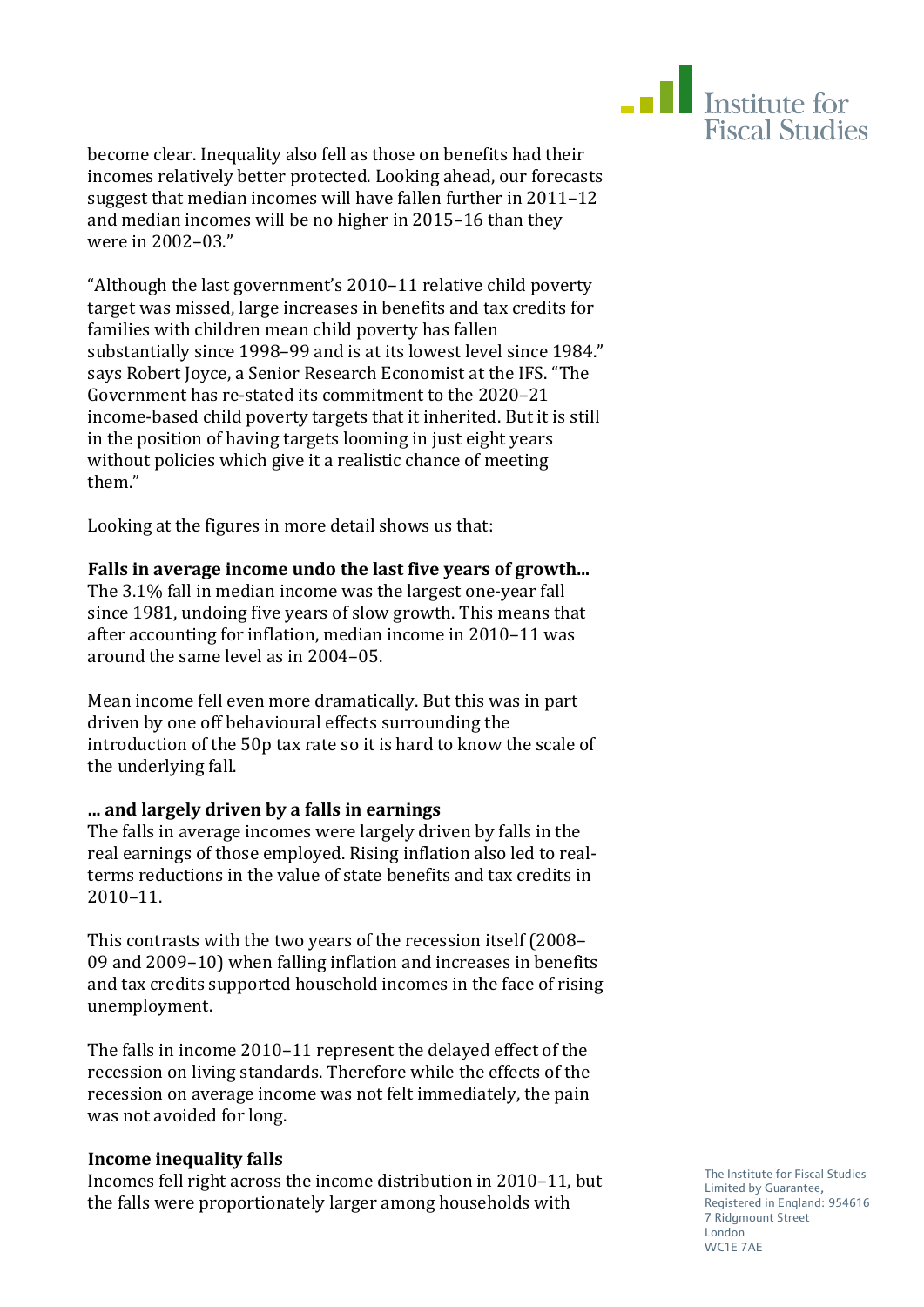

higher incomes than households with lower incomes. Income inequality therefore fell.

Incomes at the 10th percentile of the income distribution fell by 1.1%, while incomes at the  $90<sup>th</sup>$  percentile fell by a much larger 5.1%. Together, this meant that the 90/10 ratio, which measures how many times higher income at the 90<sup>th</sup> percentile is compared to income at the  $10<sup>th</sup>$  percentile, fell from 4.1 to 3.9, its lowest level since 1987.

The Gini coefficient, a commonly used measure of income inequality that summarises changes right across the income distribution, also fell substantially (2 percentage points from 0.36 to 0.34) undoing the increase in this measure of inequality that has occurred since 1997–98. Even so income inequality remains considerably higher than it was before the big rise in inequality that took place during the 1980s. This is illustrated in the table below.

*Inequality measures since 1961*

| Measure 1961   |      | 1970 | 1980 | 1990 | 2000–<br>$\overline{01}$ | 2010-11 |
|----------------|------|------|------|------|--------------------------|---------|
| Gini           | 0.26 | 0.26 | 0.26 | 0.34 | 0.35                     | 0.34    |
| 90/10<br>ratio | 3.2  | 3.2  | 3.2  | 4.4  | 4.2                      | 3.9     |

#### **Relative child poverty falls but 2010 targets missed**

The official measure of relative child poverty is the number of children living in households with incomes below 60% of the median, measured before housing costs (BHC). On this basis, relative poverty fell by 0.3 million in 2010–11, driven by falls in median income. The incomes of low income households with children were themselves broadly unchanged in 2010–11. The fall in this measure of poverty therefore reflects a fall in the poverty line rather than an increase in the incomes of poor children.

The last government set a target to halve the number of children in relative poverty between 1998–99 and 2010–11. The latest year of data confirms that this target was missed by 0.6 million: there were 2.3 million children in relative poverty on this basis in 2010–11 versus a target of 1.7 million (there were 3.4 million children in relative poverty in 1998–99).

That said the fall in this measure of relative child poverty was substantial, and undid much (but not all) of the rise in child poverty that took place during the 1980s. Relative child poverty in 2010–11 was at its lowest level since 1984. The number of children in absolute low income poverty – using a poverty line

The Institute for Fiscal Studies Limited by Guarantee, Registered in England: 954616 7 Ridgmount Street London WC1E 7AE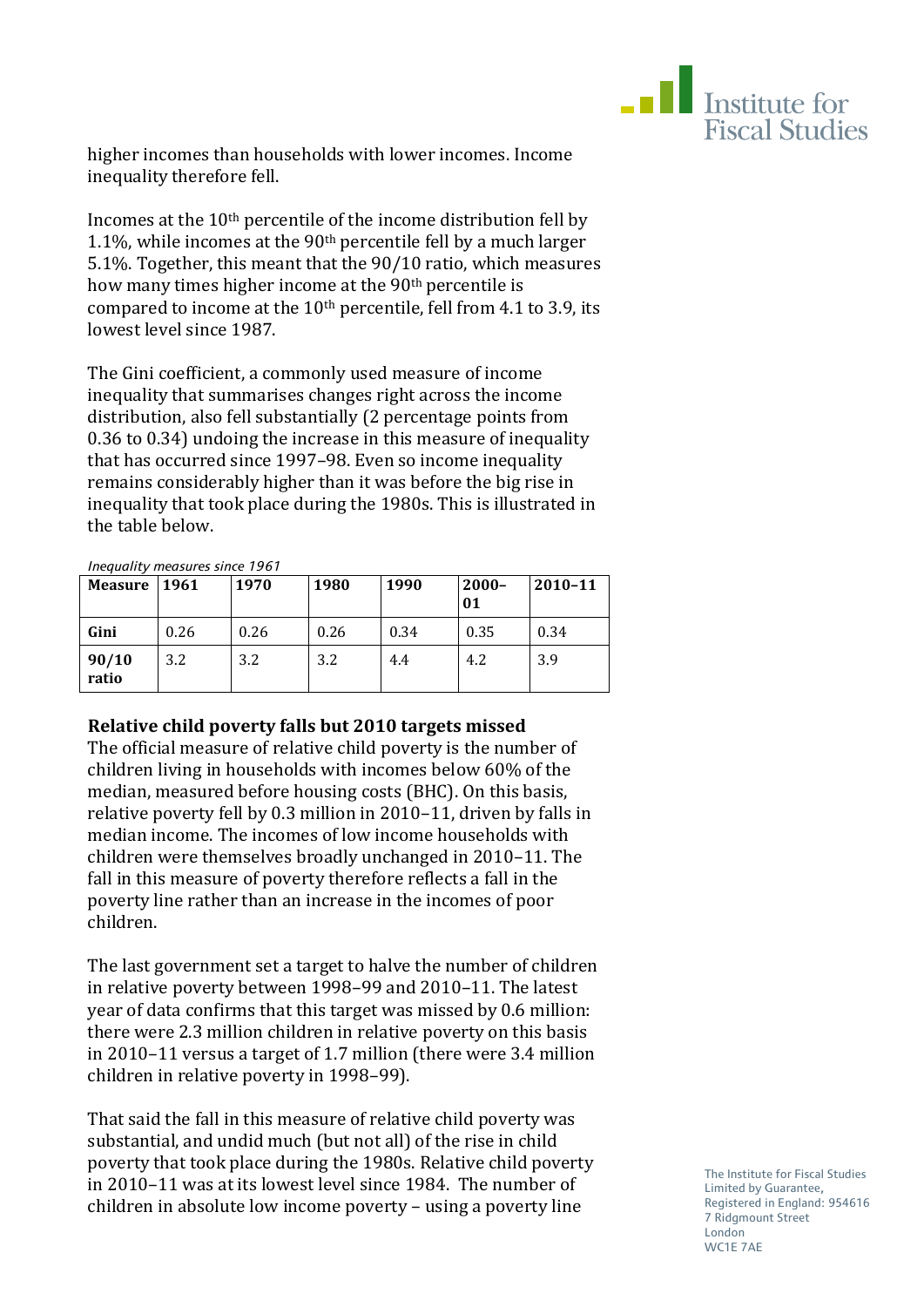

fixed at 60% of the 1998–99 median – was more than halved from 3.4 million in 1998–99 to 1.4 million in 2010–11.

Previous research suggests that a large part of the fall in child poverty since the late 1990s is due to increases in the generosity of benefits and tax credits for families with children. Spending on such benefits rose by £18 billion per year by 2010–11 as a result of policy decisions taken by the last government. In the current fiscal climate, further increases in generosity look unlikely and, as we have said before, this leaves almost no chance that targets to 'eradicate' child poverty by 2020 will be met.

As we say in an [accompanying observation,](http://www.ifs.org.uk/publications/6194) measuring the numbers of children with incomes less than 60% of median income may be valuable, but it cannot be the only way of assessing poverty. Over short periods, changes in such relative poverty measures may not be very informative. Over longer periods of time, though, we are likely to worry about the numbers of children whose living standards are falling a long way behind the rest of the population.

### **Income poverty among adults**

Among the population as a whole a fall in the incomes of the poor meant that absolute poverty rose. But because the fall in incomes of the poor were less than the fall in median income relative poverty fell.

Relative poverty among pensioners is at its lowest level since 1984. Although absolute poverty among pensioners increased by 0.1 million, it remains close to historic lows and significant growth in the real incomes of pensioners in recent decades mean it has declined dramatically since the 1980s. In contrast, relative poverty among working age adults without children remains close to its highest level since at least 1961 on both a BHC and AHC basis.

#### ENDS

#### Notes to Editors:

- 1. The full Households Below Average Income publication can be found on the Department for Work and Pensions website at (http://research.dwp.gov.uk/asd/hbai/hbai2011/index.php?page=contents)
- 2. Further analysis of the data underlying the official statistics will be available in Poverty and Inequality in the UK: 2012 by Jonathan Cribb, Robert Joyce and David Phillips. This report will be launched at IFS on 15th June 2012. The briefing will start at 10:00am and is expected to conclude by 11:30am. If you would like to attend, please contact Emma Hyman (020 7291 4800 or [emma\\_h@ifs.org.uk\)](mailto:kylie_g@ifs.org.uk).

The Institute for Fiscal Studies Limited by Guarantee, Registered in England: 954616 7 Ridgmount Street London WC1E 7AE